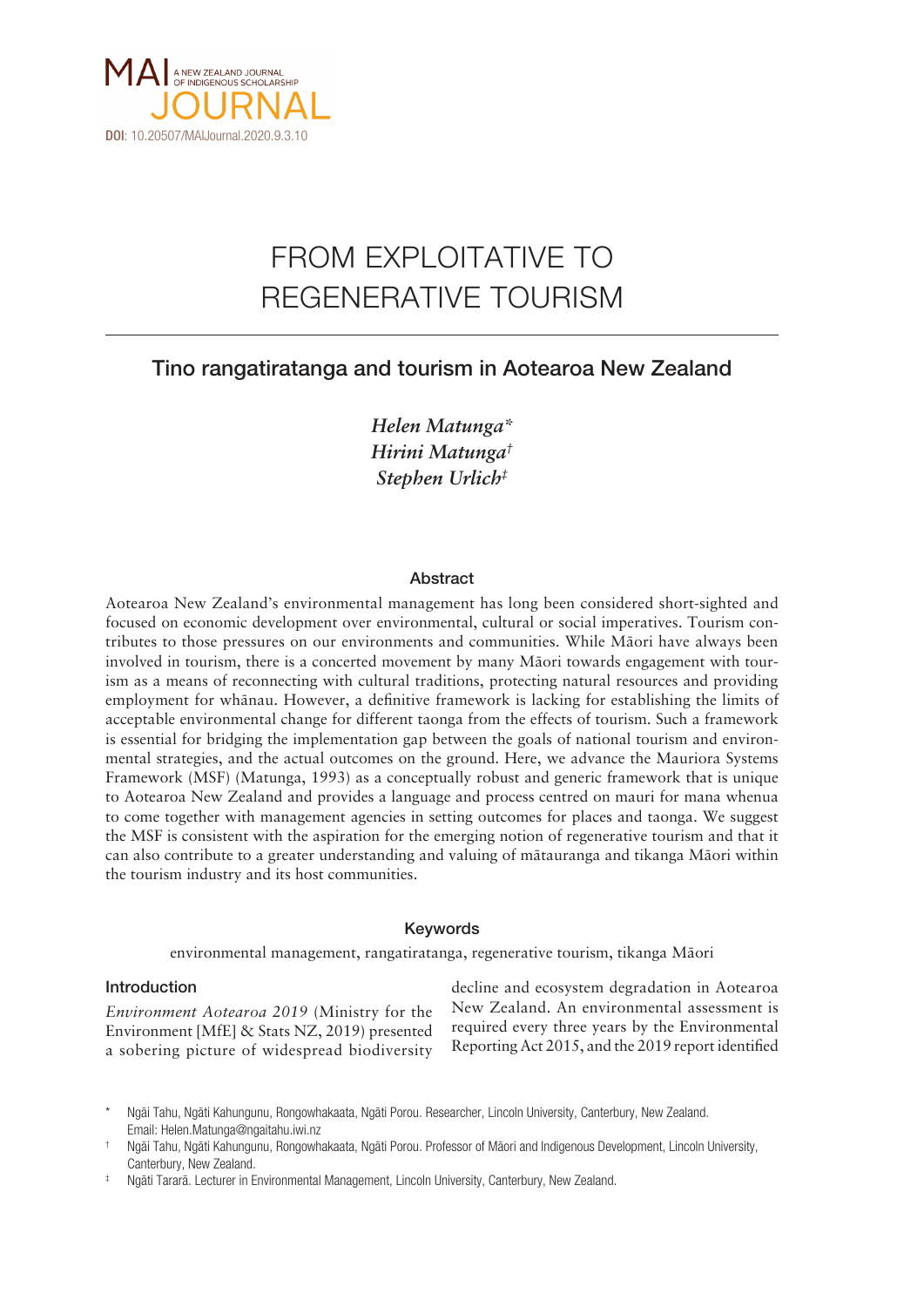that our collective economic dependence on extractive, overly exploitative and resource-intensive industries is harming the life-supporting capacity of land, freshwater and marine ecosystems.

The need for transformative change in the way we manage and conceptualise our relationships with nature has been recently recognised both locally (Department of Conservation [DoC], 2020) and internationally by the Intergovernmental Panel on Biodiversity and Ecosystem Services (Diaz et al., 2019). Indigenous worldviews are essential for reconceptualising our human–environment relationships, due to the richness and diversity of the accumulated ecological knowledge inherent within them (Berkes, 1999), as is an ecosystem approach underpinned by ecological science (Diaz et al., 2019). Both are necessary for helping to address the impending environmental and social complications from climate change (Benson & Craig, 2017; Timoti et al., 2017).

The need for inclusivity in environmental management more broadly is also increasingly recognised, such as within *Te Mana o Te Taiao: Aotearoa New Zealand Biodiversity Strategy 2020* (DoC, 2020). This strategy seeks to help bring about a change in society's relationship with nature in Aotearoa over time by combining mätauranga Mäori and contemporary scientific knowledge. The discourse is one of restoration and regeneration, where the mauri of nature and people is revitalised, in part by empowering kaitiaki to express their responsibilities within a te ao Mäori frame.

The restorative theme is also part of current tourism narrative, such as set out in the recent government and tourism industry strategies (Ministry of Business, Innovation & Employment [MBIE] & DoC, 2019; Tourism Industry Aotearoa [TIA], 2019). Tourism is an industry that has both a global and a local footprint, and thereby contributes towards climate change as well as to place-based environmental pressures (Higham et al., 2019; Parliamentary Commissioner for the Environment [PCE], 1997, 2019). Tourism is an important part of the national economy and an increasingly important part of the Mäori economy (MBIE & DoC, 2019). It grew rapidly as inbound tourism increased significantly in the 2010s, with 3.89 million annual arrivals by 2019 (Stats NZ, 2020), although numbers have crashed in 2020 due to inbound and domestic travel restrictions to slow down the spread of the Covid-19 virus.

Prior to the pandemic, tourism development had become an increasingly important, and contentious, component of environmental management

in Aotearoa (PCE, 1997, 2019; Potter, 2018; Ward et al., 2002). Irrespective of an eventual "recovery" of tourism numbers, tourism risks being embedded as an extractive and transactional activity on the environment (PCE, 2019), albeit with notable exceptions, even though the industry had promoted visitor experience within nature as a point of difference to prospective tourists (TIA, 2019).

As tourism-strong communities look forward to easing of border restrictions, issues of social licence, visitor behaviour and environmental protection are likely to re-emerge as needing more research, monitoring and management, particularly in the regions (MBIE, 2018; PCE, 2019). Similar concerns expressed in the late 1990s led to the government funding Lincoln University to investigate the environmental and social effects of tourism (see, e.g., Johnson et al., 2001; Urlich et al., 2001). For example, models of visitor numbers and environmental effects were tested for caves, wildlife and scenic sites (Urlich et al., 2001), which led to the development of a tourism asset classification along with generic and site-specific monitoring indicators (Ward et al., 2002). This work on carrying capacity and limits of acceptable environmental change has largely been forgotten (e.g., Higham et al., 2019), despite the PCE (2019) calling for more development of these concepts for tourism.

The limits of acceptable environmental change is a functional managerial approach and process (Stankey et al., 1985) which has its place, but it is not a framework developed by Mäori for Mäori to reflect te ao Mäori. For Mäori, the imperative for more effective management of tourism impacts has been a long-standing concern inextricably linked to broader concerns regarding the general health of the natural environment, Te Tiriti o Waitangi/ Treaty of Waitangi grievances and settlements, and tino rangatiratanga.

There is a substantial body of literature regarding Mäori-led and -centred tourism (Barnett, 1997; Carr, 2007; Hinch et al., 1999; Taylor, 1998; Wilson et al., 2006; Zeppel, 1997), but there has been less research conducted on Mäori responses to tourism impacts at a broader scale. An exception is a series of studies from the late 1990s to early 2000s, in which the impacts of tourism on Mäori communities were explored, along with the involvement of Mäori in managing tourism impacts (Dolheguy, 1999; Hinch et al., 1999; Poharama et al., 1998; Tahana et al., 2000; Zygadlo et al., 2001; Zygadlo et al., 2003b). These studies provided insight into the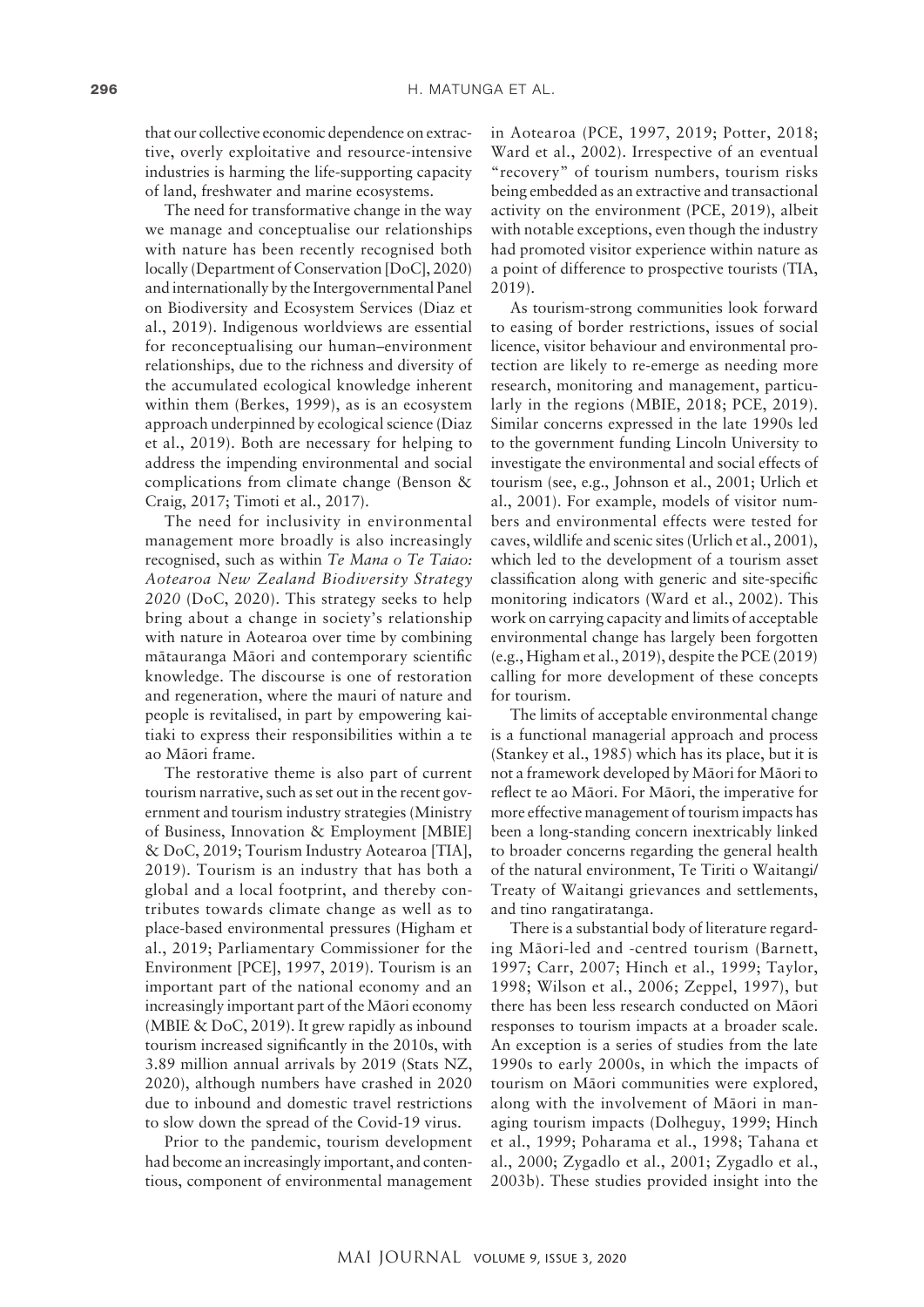ambivalence of some Mäori attitudes towards tourism development, and the cultural disjunction between iwi/hapü/whänau tikanga and the tourism industry. Recent literature regarding the broader involvement of Mäori in tourism has explored the interactions between different components of a Mäori worldview and the tourism industry (Amoamo et al., 2018; Potter, 2018; Puriri & McIntosh, 2019; Ringham et al., 2016). The connection between Mäori, tourism and environmental management is often included within these discussions, to varying degrees, but is rarely the focus of the research (but see Potter, 2018).

Noticeably, many of the recent examples of iwi/hapü/whänau engagement in the management of tourism-related environmental impacts have been covered in the media. Online and print newspapers, TV news segments, radio interviews and online forums track how Mäori have been involved in various ways with tourism-related impacts. For example:

- Local iwi Te Kawerau ä Mäki placed a rähui over the Waitäkere Ranges in a bid to prevent the spread of kauri (*Agathis australis*) dieback disease (Russell, 2019).
- Ngäti Kahungunu forced an independent review of the Te Mata Peak track due to inadequate consultation processes (Chumko, 2019).
- The Supreme Court case *Ngai Tai ki Tamaki Tribal Trust v Minister of Conservation* (2018) established DOC's failure to give proper effect to section 4 of the Conservation Act 1987 in its processes of issuing concessions for tours to Motutapu Islands (Owen, 2018).
- A review of the management plan of Te Oneroa-ä-Töhe/Ninety Mile Beach by the Te Oneroa-ä-Töhe Board led to the prevention of cars doing "doughnuts" on the beach and negatively impacting the area (Piper, 2019).

These examples demonstrate that, while not necessarily covered in the academic literature, iwi, hapü and whänau have been engaging in the broader environmental management of tourism resources in various ways. Concurrently, the PCE (2019) identified ~180 media articles related to Mäori rights and interests in a 12-month media scan for its 2019 report. How and why Mäori are engaging with these issues is important for understanding how the tourism industry may contribute to transformative change towards addressing the complex cultural, environmental, social and economic issues it causes and faces (PCE, 2019; Potter, 2018).

The key concepts of kaitiakitanga, manaakitanga, and tino rangatiratanga underpinned Mäori concerns (PCE, 2019), which emerged from 28 interviews carried out for the PCE with Mäori environmental managers, kaitiaki, tourism providers and elected iwi representatives (Potter, 2018). However, only two of these values were expressed in the recent national tourism strategies (MBIE & DoC, 2019; TIA, 2019); there is no mention of tino rangatiratanga, although whanaungatanga is included. There was specific mention in the government's tourism strategy of strengthening engagement, along with developing and implementing effective partnerships with Mäori tourism enterprises, iwi/hapü/whänau and tangata whenua, as well as promoting Mäori culture and values through tourism. How this is to occur in the absence of acknowledging tino rangatiratanga is not set out, which is pertinent given the Supreme Court's 2018 ruling on DOC's shortcomings in partnership and engagement with Mäori noted above. Instead, the government's implementation measures are designed to enable and support Mäori to tell their stories and share their place, as well as increase awareness of the opportunities to deliver authentic experiences that reflect tikanga.

In this article, we address a key gap in the implementation of both the government's and TIA's tourism strategies by setting out a process for Mäori to express tino rangatiratanga and kaitiakitanga in tourism management. To do this, we advance the Mauriora Systems Framework (MSF) (Blackford & Matunga, 1993) as a process that can be adapted by tangata whenua and Mäori entities to identify what is important to them. The MSF is a planning, management and decision-making process that places mauri at its centre. It is also a method which enables iwi to articulate what the Treaty partnership should be delivering for them in the management of taonga that attract tourists. Without this, we suggest it will be difficult for the government to achieve its long-term goal of placing "Mäori culture at the heart of Aotearoa NZ's tourism offering" (MBIE & DoC, 2019, p. 4). It will also be problematic for the regeneration of both the tourism industry and the communities it serves and helps to sustain, especially as the situation evolves in a post-Covid world.

To explore these challenges, we first outline key impacts of tourism on Mäori. We then explore the importance of Mäori worldviews in responding to visitor effects. This leads to an analysis of the importance of mätauranga Mäori in understanding how to protect and regenerate taonga. Tino rangatiratanga and a Mäori approach to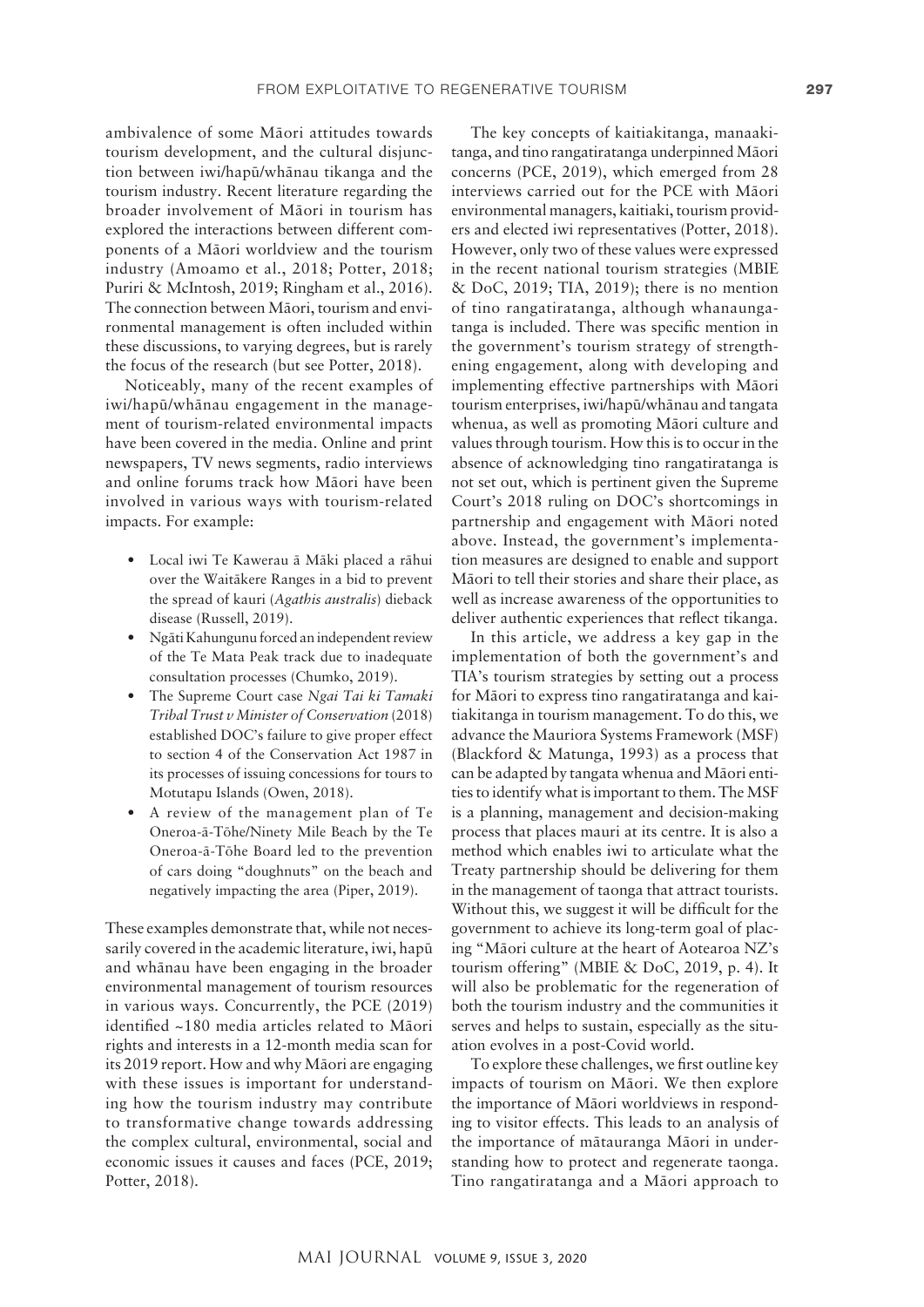effective tourism and environmental management are intertwined, and we demonstrate how the MSF addresses an important gap in bringing about tikanga-based and regenerative tourism.

## Key impacts of tourism on Mäori communities

Perhaps surprisingly, there appears to be a relatively small body of literature and research concerning Mäori concerns and responses to the impacts of tourism generally. This gap in the knowledge may have been somewhat obscured by the tourism discourse as a means of Mäori development, as opposed to a more integrative approach of addressing environmental issues. However, this is not to say there was no discussion regarding these aspects. A body of literature published in the 1990s and early 2000s explored the various ways in which Mäori communities were impacted and involved in regions considered tourism-focused or tourism-dependent. These studies were focused on Mäori perceptions of tourism and environmental effects (Dolheguy, 1999; Poharama et al., 1998; Tahana et al., 2000; Zygadlo et al., 2001; Zygadlo et al., 2003b).

By focusing on both Mäori-led tourism and Mäori involvement with tourism on a broader scale, these researchers highlighted an ambivalence regarding tourism for many Mäori within these communities (see, e.g., Tahana et al., 2000). Many of the potential benefits of tourism discussed by respondents were also identified as being potentially negative impacts, depending on external factors outside of the control of iwi and hapü. These negative impacts of tourism were consistent across the regions studied and could be grouped into key themes:

- The misappropriation of Māori culture and cultural authenticity
- Barriers to Mäori tourism development
- A lack of effective partnership in managing the natural environment
- Minimal/restricted recognition and fulfilment of tikanga

While these studies were conducted nearly two decades ago, the concerns highlighted remain relevant today: a general lack of understanding and valuing of Mäori values and concepts, and a lack of control and recognition for Mäori regarding the environmental management of tourism impacts (Potter, 2018). An interesting component that came through clearly in these studies was that of the cultural disjunction between Mäori and

tourists, highlighting a key concern for Mäori of respect, or lack thereof, by visitors regarding the relationship between Mäori and the natural environment (Poharama et al., 1998; Zygadlo et al., 2001). While this perception was seen to impact Mäori fulfilment of cultural practices, it was not considered detrimental to the inherent relationship between Mäori and the natural environment, which remained consistent regardless of the tourism venture or activity (Poharama et al., 1998). However, it did highlight the importance of both recognising and valuing Mäori interests in environmental management within a tourism context.

The relationship between Mäori and the natural environment is a central component of a Mäori worldview, meaning that it is critical for understanding Mäori approaches and responses to tourism development and impacts (Poharama et al., 1998; Tahana et al., 2000; Zygadlo et al., 2001; Zygadlo et al., 2003a, 2003b). An aspect of this relationship was consistently mentioned throughout the studies, regarding Mäori as kaitiaki and the importance of being able to protect their taonga and waahi tapu (Zygadlo et al., 2003a, 2003b). These concerns are detailed in more depth in research on Mäori and environmental management broadly, but arguably there has been relatively little recognition of these aspects in relation to tourism impacts.

The other main theme highlighted was that of concerns regarding the lack of effective partnership in managing the natural environment (e.g., Potter, 2018). Issues of ownership and consultation processes with Mäori were identified, despite requirements within the Resource Management Act 1991 (RMA) to "take into account the principles of the Treaty of Waitangi" and within the Conservation Act 1987 to "give effect to the principles". This issue is a critical one, and one that similarly extends across Mäori interests and development. Tino rangatiratanga and control over decision-making processes was emphasised throughout the literature as critical to ensure that the integrity of the culture is maintained, and where rünanga-owned and operated was not possible: "Rünanga must have control over decision-making that ensures the integrity of the culture" (Zygadlo et al., 2001, p. 23). Additionally, regardless of the level Mäori are working at within tourism, the holistic worldview and relationship between Mäori and the natural environment stays the same. For this reason, an understanding of this worldview is critical for anyone engaging with Mäori.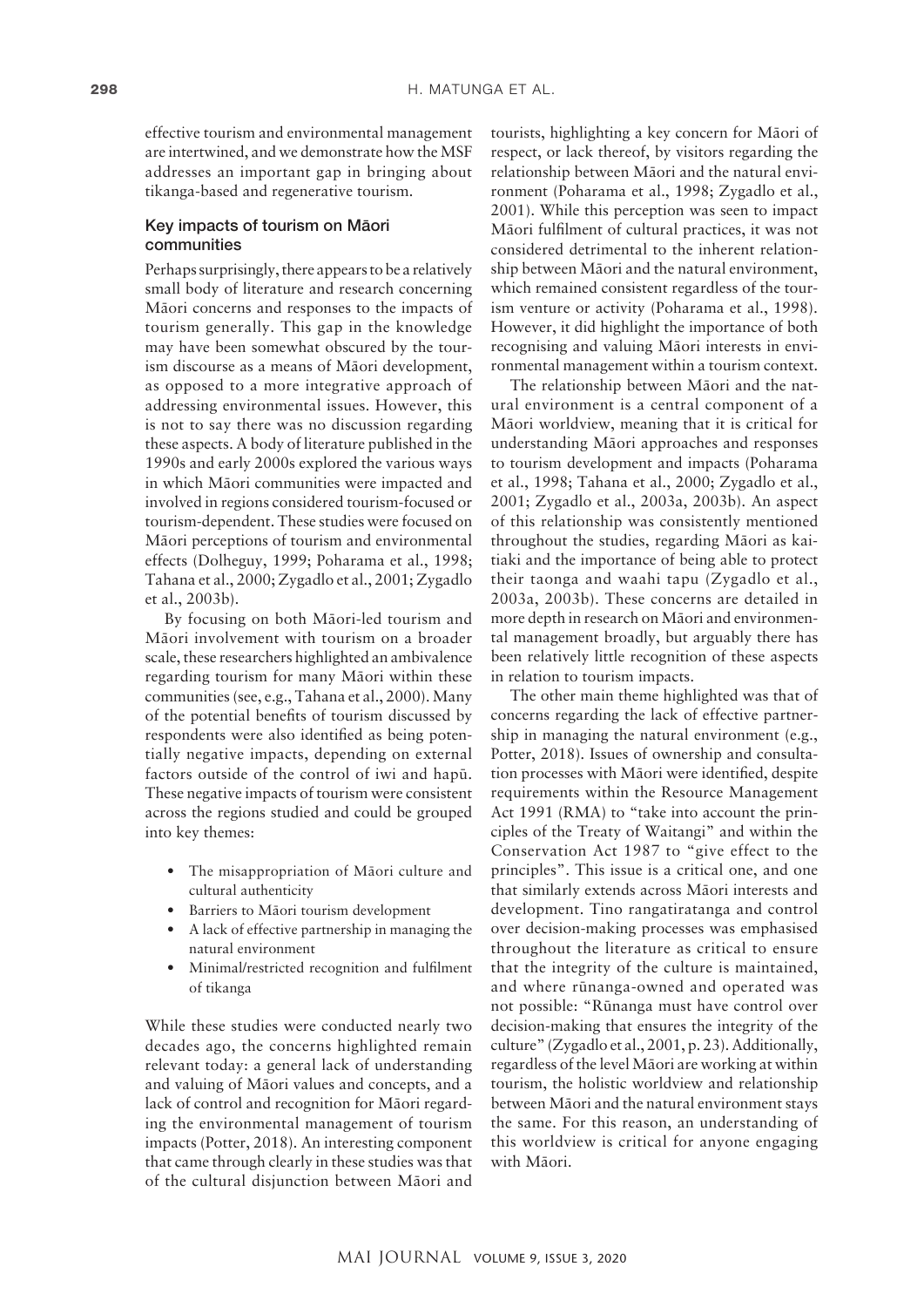#### Te ao Mäori—a Mäori worldview

A Mäori approach to tourism and the tourism industry is markedly different to the typical Western approach, and this can be considered an example of differing conceptualisations of the world and the human–environment relationship. Since European settlement, Aotearoa has been dominated by an anthropocentric or utilitarian approach to environmental management, whereby the natural environment is seen primarily as a resource for human development (Gunn, 2007). In contrast, many Mäori hold a worldview that is more ecocentric and based around holistic principles, where nature holds intrinsic value beyond that of human development (Mead, 2016). Understanding this difference in worldview is critical for understanding Mäori values and principles within Aotearoa, let alone at the interface of our country and international tourists. It should be acknowledged that Western philosophy has a vivid ecocentric preservationist strand, which is also centred on connection to nature.

Te ao Mäori is based upon holistic principles and interconnectedness, whereby all living things have intrinsic value and are better understood or defined by their relationships to other components within the natural system (Duncan & Rewi, 2018). This resonates with an ecological ethos as encapsulated by Aldo Leopold's (1949) "land ethic", with land as a community to which we belong and are not separate from. Intrinsic values of ecosystems are recognised in section 7 of the RMA as a matter of national importance.

A core component of the Mäori worldview is the concept of whakapapa. Although often translated to mean "genealogy", it is critical to understand that whakapapa extends beyond that of human relations by bridging the spiritual and the secular (Marsden, 2003). It is whakapapa that connects people, other living entities, the natural environment and the spiritual realm because everything in the Mäori holistic universe (animate or inanimate) has a whakapapa (Jackson et al., 2018; Mead, 2016; Roberts et al., 1995). Many Mäori will refer to maunga and awa as tüpuna when introducing themselves: it locates them in their place, details their whakapapa and provides a foundation for relationship-building.

Whakapapa must be understood then as both a kinship system and the organisational principle of te ao Mäori, providing a means of understanding the interconnectedness of the world and establishing a platform for mätauranga Mäori and tikanga Mäori (Barlow, 1991). Although te ao Mäori is more ecocentric than the current utilitarian paradigm, there is still an important hierarchy to be recognised and respected. This hierarchy positions human beings below the natural environment and is both informed by and informs tikanga and mätauranga Mäori (Harmsworth & Awatere, 2013). These concepts provide the basis for understanding the responsibilities of Mäori towards the natural environment, and how these obligations can be realised and fulfilled.

Tikanga is often translated to mean "cultural/ customary practice" or "the right way of doing things"; however, there are numerous ways of defining the concept, which can refer to cultural practices, customs and traditions, rituals, protocols, etiquette/appropriate behaviour and obligations (Benton et al., 2013; Duncan & Rewi, 2018; Mead, 2016). To understand how tikanga informs actions and processes, it is important to recognise that tikanga operates at three different levels: the conceptual, the practical and the informative (Mead, 2016). Some tikanga may operate more as an "ideal" which establishes guidelines for behaviour within a particular context while acknowledging that the fulfilment of that tikanga may be influenced by circumstances and outside influences (Mead, 2016). The dynamic nature of these concepts is important, not only for non-Mäori engaging with iwi/hapü/whänau, but also for understanding how readily these concepts are realised in areas facing diverse and multi-faceted environmental, economic and social issues, such as tourism.

There are a number of fundamental principles underpinning tikanga, which include mauri, whanaungatanga, manaakitanga, mana, tapu, noa, utu and ea. These principles are critical for understanding the relationship between Mäori and the natural environment, and how more effective environmental management may be addressed in a tourism context. We direct the reader to insightful discussions of these concepts in Mead (2016) and Duncan and Rewi (2018); here we focus most on mauri.

# Mätauranga Mäori—Mäori ways of understanding

Operationalising these principles within a mainstream system is often a complex and fraught process due to cultural disjunction with varying degrees of understanding and valuing of tikanga and mätauranga Mäori. Mätauranga Mäori is often directly translated as "Mäori cultural knowledge", but it also strongly emphasises the cultivation of knowledge and intergenerational forms of understanding the world (Benton et al.,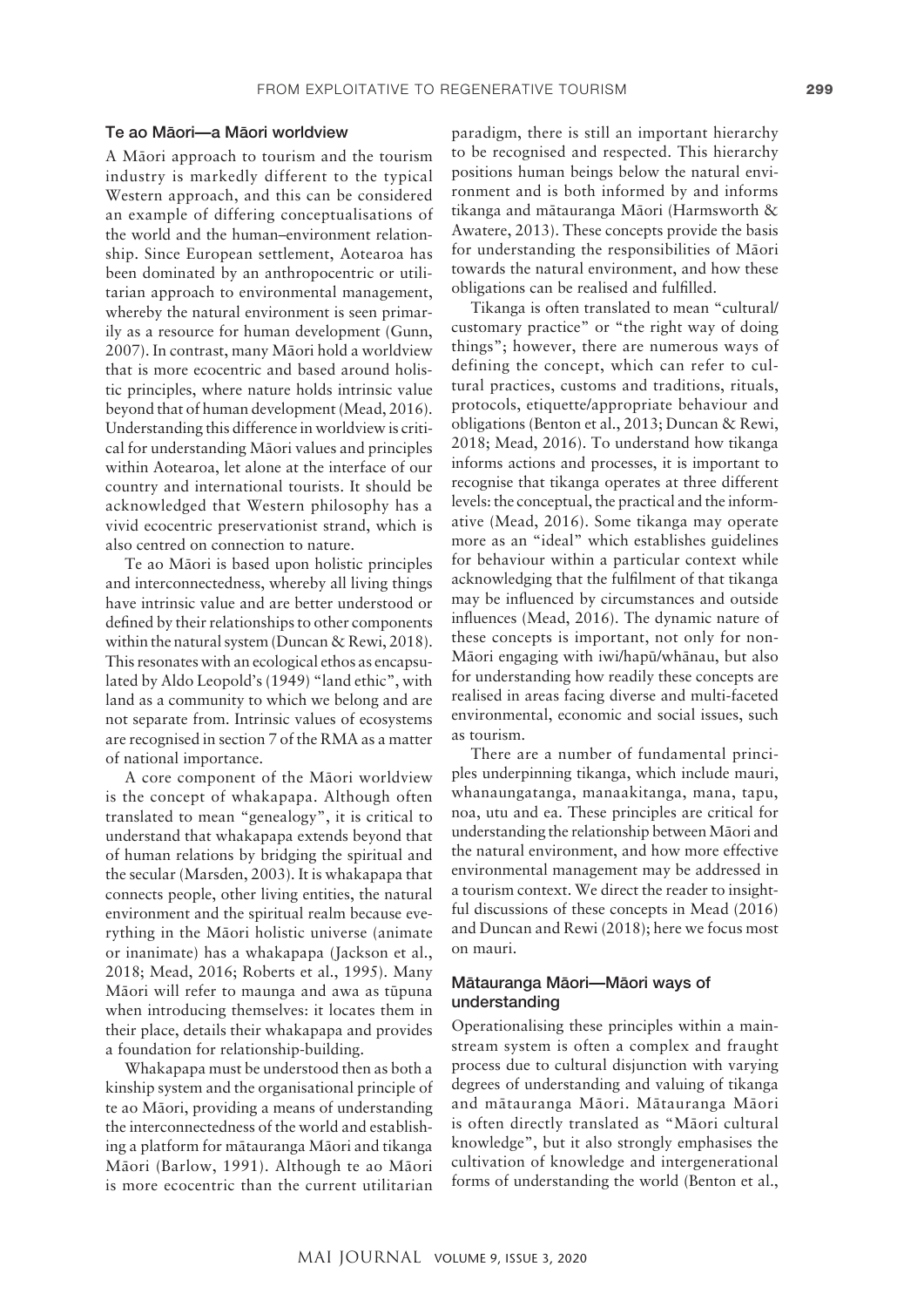2013; Mead, 2016). Accumulated knowledge, derived from the observation of cause and effect and modified over generations of experience, is a core facet of mätauranga Mäori and provides a way of understanding whakapapa, cultural histories, experiences, traditions, attitudes, values and practices (Harmsworth & Awatere, 2013; Mead, 2016). Different iwi/hapü/whänau knowledge passed down generationally will be informed by the social, economic and environmental circumstances of the respective iwi/hapü/whänau and their takiwä. For this reason, mätauranga must be understood to be both dynamic and highly contextual.

This way of knowing is critical for Mäori, as mätauranga Mäori can often be reduced to more generic forms in order to integrate Mäori concepts more readily into mainstream regulatory and knowledge systems. Attempts by non-Mäori to restrict the validity of mätauranga Mäori to certain topics or contexts, such as indigenous species or cultural traditions, are considered by many as a means to limit Mäori involvement in mainstream processes and a way to continue a colonial agenda (Duncan & Rewi, 2018; Ruru, 2018). The importance of this point is highlighted by the Waitangi Tribunal (2011) inquiry into a Treaty claim of customary rights regarding mätauranga Mäori, the recommendations of which have yet to be acted upon (Ruru, 2018). By recognising that mätauranga Mäori is a taonga that has been, and still is, at risk due to the prioritisation of a utilitarian, reductionist and mechanistic approach, we can also recognise that mätauranga Mäori is less of an "archive" and more a way of actively engaging with Mäori ways of understanding and organising knowledge (Mead, 2016; Stewart, 2020).

#### Te Tiriti and tourism management

One of the key difficulties with recognition of Mäori values and interests within mainstream systems and processes is the fact that concepts may be acknowledged at a conceptual level, but the practical and informative aspects of tikanga can often be ignored. In many ways, this signifies why rangatiratanga is so critical for Mäori, as it means that cultural values and knowledge will be utilised alongside the cultural practices and processes that help define them. Therefore, having developed an understanding of the core components of te ao Mäori, it is then critical to understand the legislative and political context of Mäori involvement in environmental management generally. While it is outside of the scope of this article to cover the history of Treaty grievances and settlements

in Aotearoa, the alienation of Mäori from their whenua after the signing of Te Tiriti forms the political context of this discussion. While land ownership has continued to be a critical issue for Mäori and is arguably the most publicly recognised component of cultural redress for broken Treaty promises of collaborative partnership, the inextricably connected issue is that of rangatiratanga and decision-making authority (Matunga, 2000). Since the 1970s, this struggle has taken on a steady determination by Mäori to assert Mäori rights and interests through Treaty claims and settlements, Mäori involvement in national and local government, Mäori organisations and businesses, and iwi/hapü/whänau engagement in local government processes defined in the RMA (Forster, 2014).

As the primary legislation for environmental management in Aotearoa, the RMA includes various means of recognising Mäori environmental rights and interests. Section 6(e) of the Act states that all persons exercising functions and powers "shall recognise and provide for . . . the relationship of Mäori and their culture and traditions with their ancestral lands, water, sites, waahi tapu, and other taonga". Section 7(a), meanwhile, states that those exercising functions and powers under the Act "must have particular regard to . . . kaitiakitanga". The recognition of Mäori values and concepts is important for protecting Mäori interests; however, it is significant that rangatiratanga is not mentioned, and that kaitiakitanga is the tikanga referenced, as the more explicitly "environmentally focused" tikanga.

The wording of these RMA sections has led to a wealth of literature exploring the misrepresentation and/or misinterpretation of kaitiakitanga as being falsely aligned with a conservation ethic, whereby Mäori as kaitiaki are portrayed (or expected to be) simply protectors of the environment. As discussed in depth by Roberts et al. (1995) and Kawharu (2000), kaitiakitanga exists within a holistic framework and is concerned with the wise use of natural resources. In this sense, wise use sits at one end of a continuum and over-exploitation and serial depletion at the other. This is one of the key differences to an ecological perspective, where permanent biodiversity "banks" subjected to little or no human activity allow natural processes to be studied and therefore the impacts of human use to be understood. Moreover, these banks allow replenishment of utilised environments from spill-over effects, as has been unequivocally demonstrated in marine reserves (Willis, 2013).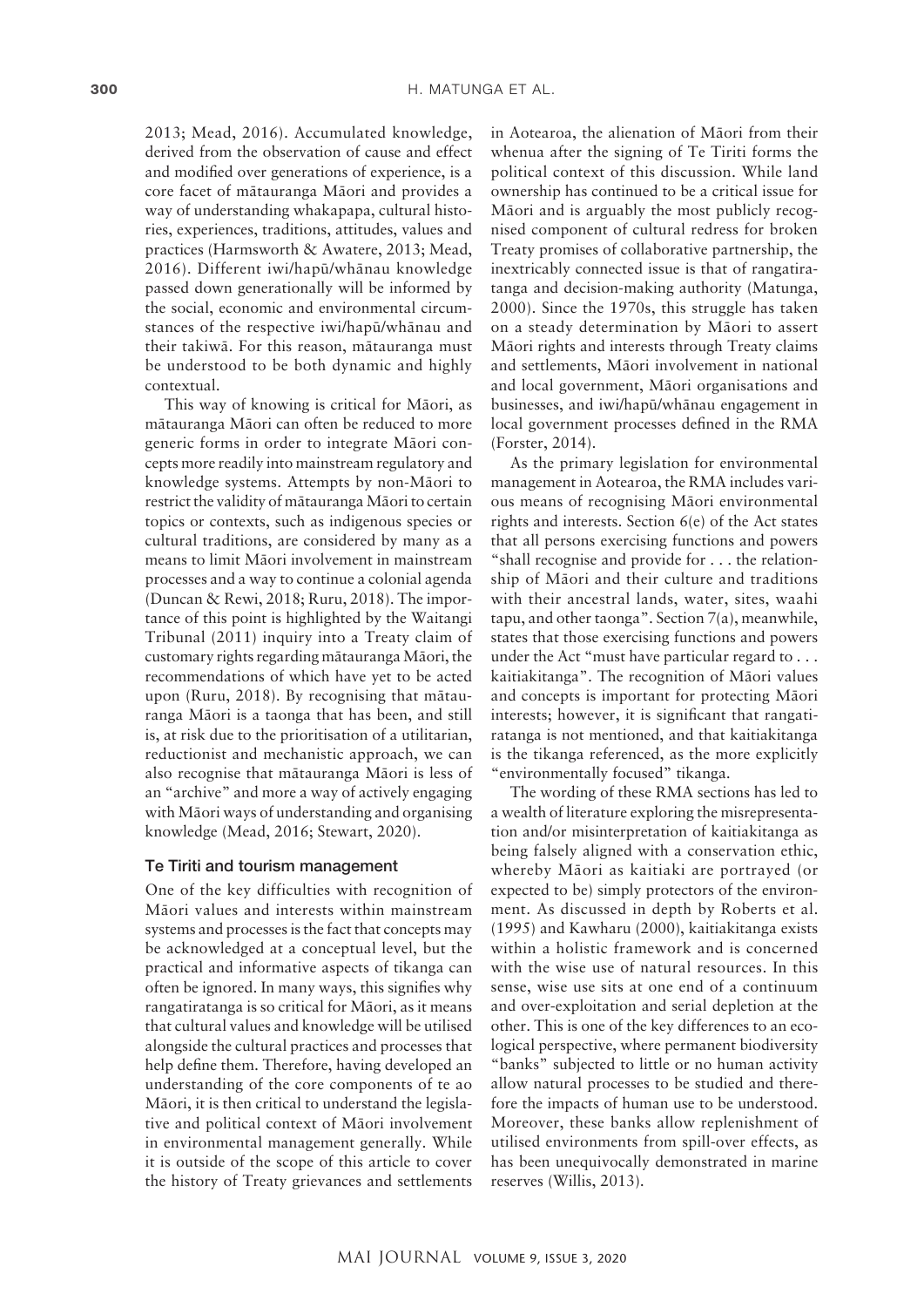Misrepresentation of this tikanga of "kaitiaki as protectors", as with misrepresentation of any tikanga, has the capacity to seriously hinder Mäori development by imposing cultural identities and meanings that are incorrect and inappropriate. This is readily apparent within the tourism context as the Mäori economy continues to diversify, building upon past and ongoing interactions between iwi/hapü/whänau, DoC and the general public over Treaty settlements and conservationadministered areas. The Conservation Act 1987 is therefore another critical component of Mäori customary interest. The Treaty is recognised in section 4 of the Act, which states that the Act shall "give effect" to its principles.

As noted above, the Supreme Court in 2018 ruled that the wording "give effect to" is a strong directive (stronger than that of the RMA), requiring a much more in-depth analysis by DoC regarding the interests of Mäori (Baker-Galloway, 2019). The "Fullers decision", as the case is often referred to, upheld the claim by Ngäi Tai ki Tämaki Tribal Trust that they had rangatiratanga over Motutapu and Rangitoto Islands, and that DoC's decision to grant concessions to other tour providers conflicted with section 4 of the Act. The decision is important for both Mäori and DoC. With the RMA providing a weaker directive with regard to the Treaty of Waitangi, there is a disjunction between the two Acts, which were formerly considered to overlap (Baker-Galloway, 2019). Not only does this bring together the two seemingly discrete discourses of Mäori involvement in tourism and Mäori involvement in environmental management within legislation, but it also requires DoC to show more insight in its partnerships and collaborations with Mäori in the future. Interestingly, this dynamic is highlighted often in the media and public discourse (Owen, 2018).

#### A Mäori approach to tourism

Tourism has been an important component of the Mäori world for a long time, from Mäori guides leading tourists to the Pink and White Terraces in Rotorua in the 19th century to the Ngäi Tahu-owned Shotover Jet in Queenstown today. Mäori engagement with tourism has provided more than simply economic benefits for Mäori and is embedded in strong Mäori discourses regarding tino rangatiratanga, cultural identity and authenticity, and cultural revitalisation (Amoamo & Thompson, 2010; Carr, 2007; Higgins-Desboilles et al., 2017; Zygadlo et al., 2001). This broader context must be recognised and understood to explore Mäori involvement in

tourism. However, it is also important to recognise that Mäori involvement in tourism is on several levels, and this article focuses on Mäori-led and -centred tourism and Mäori engagement with the management of tourism impacts. While the previous literature has focused on Mäori-centred tourism as an alternative to mainstream tourism, in the context of greater environmental awareness an emphasis on Mäori engagement in environmental management of tourism resources generally is now emerging. While this article is primarily focusing on the latter discourse, understanding the former is also critical for recognising the broader context within which this topic sits, and to avoid treating Mäori interests, concerns and responses to these issues as isolated or discrete.

While Mäori have been involved in Aotearoa tourism for well over a century, there has been a concerted drive behind this involvement since the 1980s as a means of revitalising Mäori identity, culture and practices, and establishing greater control over Mäori futures. The drivers behind Mäori development are broad and inextricably connect cultural, social, environmental and economic imperatives, and this is reflected in Mäori tourism (Higgins-Desboilles et al., 2017). This holistic perspective determines Mäori involvement in the industry and, through Mäori-led and Mäoricentred tourism developments and ventures, it is possible to identify how this balancing act is realised within a Mäori context.

From the literature, there are several key components to Mäori-led tourism, with many aspects strongly overlapping with Mäori development generally:

- centring Mäori values and principles (regardless of the tourism product)
- holistic benefits (cultural, social, environmental and economic)
- rangatiratanga and Mäori control over cultural representation and authenticity
- Treaty settlements and Mäori empowerment. (Carr, 2017; McIntosh et al., 1999)

It is also important to note that Mäori-led does not necessarily mean that the Mäori culture is explicitly displayed within the tourism venture. In fact, there are instances where iwi/hapü/whänau-run tourism ventures do not have a cultural focus but are still grounded in Mäori values and practices (Carr, 2017). This diversification is also interesting, particularly regarding how Mäori have navigated the incorporation of Mäori values into tourism ventures like hotels, transport businesses and adventure tourism.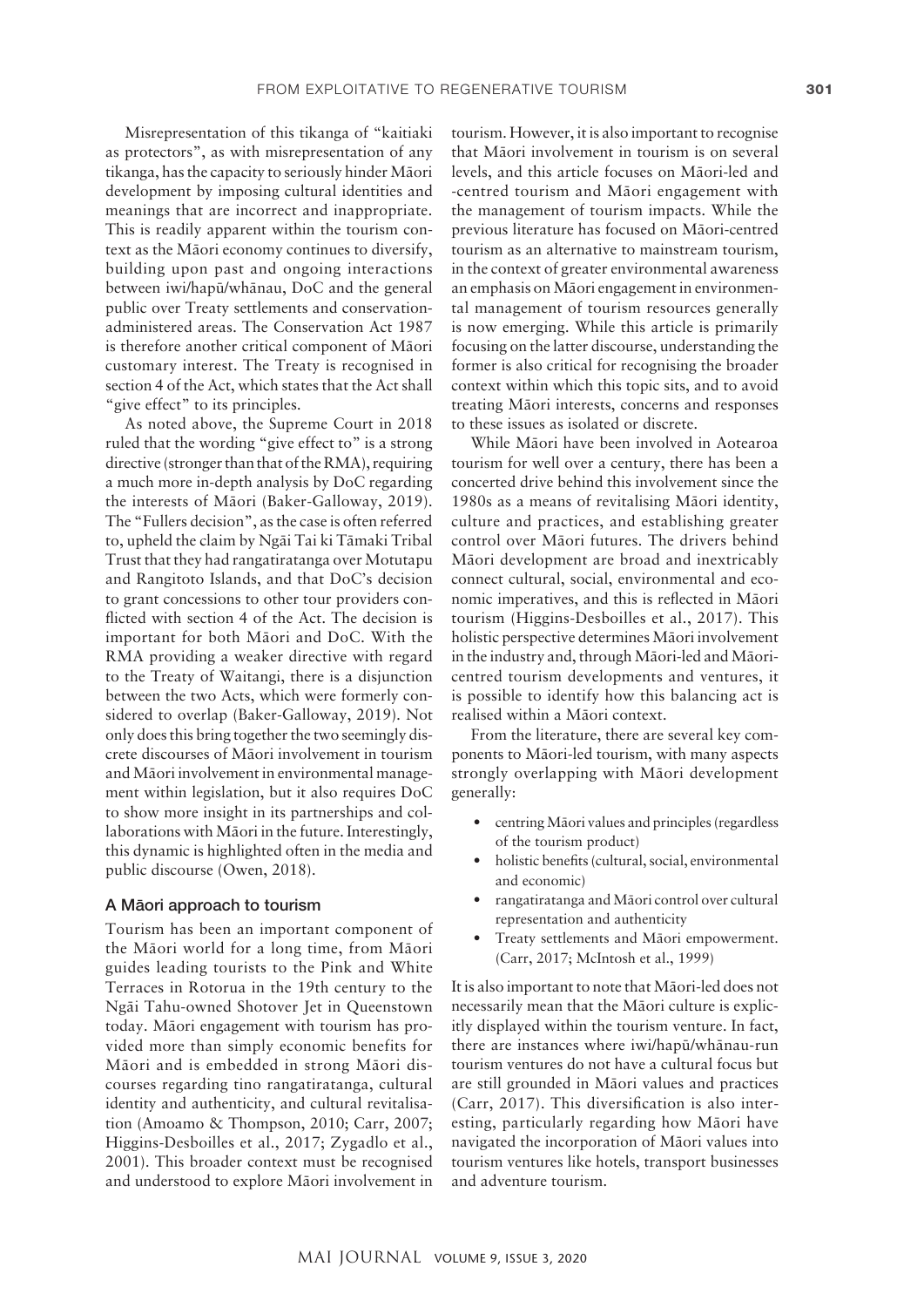It was difficult to find evidence of explicit cultural frameworks utilised by iwi/hapü/whänau in developing tourism ventures (culturally focused or otherwise); however, entities such as Te Rünanga o Ngäi Tahu (2016) have provided insight into how cultural values laid a foundation for development. The Manawa Käi Tahu project is a way for Ngäi Tahu to demonstrate how the commercial branch of the iwi incorporates Ngäi Tahu values within its operations, and provides a framework consisting of:

- Manaakitanga: Respecting and caring for others and ourselves
- Rangatiratanga: Upholding the mana of the people in all we do, empowering ourselves and those around us and leading by example
- Tikanga: Upholding our customs, cultural practices and doing what is right
- Kaitiakitanga: Protecting and enhancing our natural world and our resources
- Tohungatanga: Supporting and growing our whänau to enable them to be their best
- Whanaungatanga: Maintaining and nurturing positive relationships. (Te Rünanga o Ngäi Tahu, 2016, p. 5)

Within the mainstream system there is a tendency to treat each of these principles as singular or discrete, and their integration into that system often reduces their meanings to a simple translation, at the expense of the accompanying tikanga that surrounds each holistic concept. For this reason, especially in the context of tourism and environmental management, it is important to consider how the realisation of these values and concepts is centred on rangatiratanga as the critical link between mätauranga, tikanga and desired outcomes for Mäori, particularly regarding tourism and its effects.

Adopting a broad cultural framework could also be helpful for those working in partnership with Mäori, such as local territorial authorities and DoC, as a way of communicating and engaging with, not only Mäori values, but also the tikanga that informs and realises those values within a contemporary context. In doing so, using a generic cultural framework could help navigate the cultural nexus between differing holistic worldviews (Mäori and ecological) and exploitative utilisation in a way that is desperately needed in the wake of climate change and the degradation of our natural resources (Diaz et al., 2019).

#### Mauriora Systems Framework

One way of conceptualising these values and tikanga within a contemporary decision-making context is to adopt a conceptual framework like the one proposed by Matunga (in Blackford & Matunga, 1993) and used in tourism and Mäori development research in Westland by Zygadlo et al. (2001). The MSF was developed as a means of supporting culturally responsible environmental decision-making by identifying four fundamental components around which environmental assessments and decisions can be made: Taonga, Tikanga, Kaitiaki and Mauri (see Figure 1).

The MSF was initially developed in the early 1990s for assessing potential effects of hazardous substances and new organisms on taonga Mäori.



FIGURE 1 The Mauriora Systems Framework (redrawn from Matunga,1993)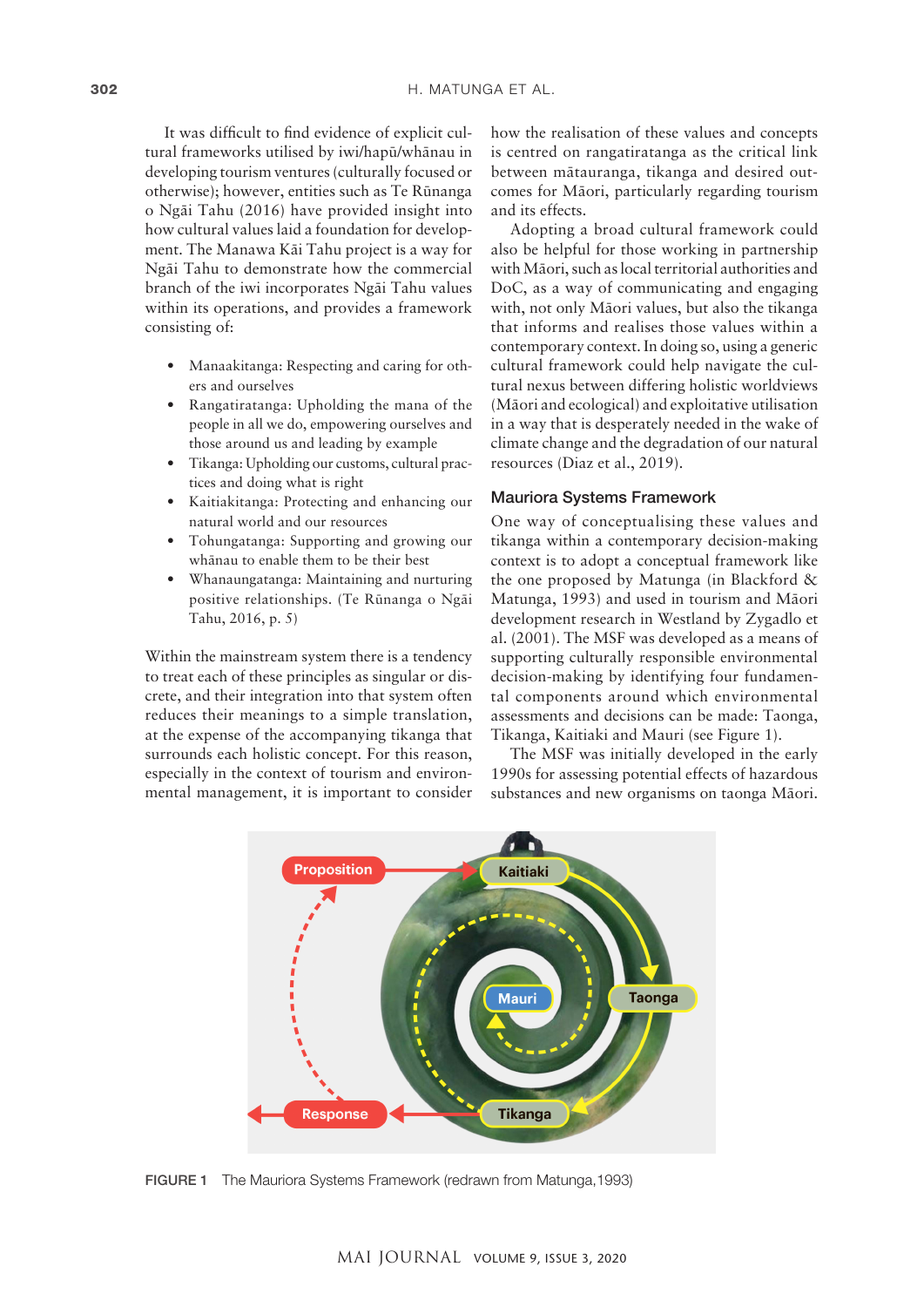The aim of the framework was to ensure Mäori cultural and spiritual values were recognised in any assessment process, but with an assurance that the appropriate Mäori community of interest (i.e., iwi/ hapü/whänau), whether positively or negatively affected, was involved or at least had their interests represented in assessments and decisions. The framework has since been applied across a range of contexts (see Durie, 1998, pp. 23–24).

Irrespective of the context or activity to which it is applied, the focus of the MSF is tangata whenua control over the decision-making or management process—as kaitiaki—and location of this process within a Mäori ontology or te ao Mäori worldview. This ontology is framed according to critical Mäori cultural "ways of being", constructs and concepts that collectively shape te ao Mäori as an ongoing iterative process. This process connects with the past, comprehends the present and anticipates or projects into the future. Put another way, it is about Mäori control over Mäori processes, using Mäori cultural constructs to make decisions—management, planning, policy or otherwise. The MSF is a framework for activating te tino rangatiratanga, expressing kaitiakitanga (as an ethical responsibility) and applying tikanga Mäori, such as manaakitanga, whanaungatanga and so on, in a Mäori-specific people, place and resource context.

The MSF uses the concept of mauri, which is the life force that is inherent in all living things and which bonds all living elements within the holistic world, creating unity (Marsden, 2003). The mauri is a signifier of regenerative capacity and the ability to be in balance not only within itself but also within a system (Duncan & Rewi, 2018).As a framework, its aim is protection, maintenance and enhancement of te mauri o ngä taonga, in a manner consistent with ngä tikanga, as defined and determined by ngä kaitiaki, to pursue and achieve a state of mauriora—wellness, good health and wellbeing (see below for a fuller description of key concepts). The inextricable link between the MSF's various components is a way of ensuring discrete elements are not misappropriated or redefined out of their te ao Mäori context. As a decision-making method it is predicated on tangata whenua (iwi/ hapü/whänau) control and management of the process through their kaitiaki.

As a self-contained system, the process is activated by an external proposition (i.e., draft policy, plan, development proposal, management initiative, resource consent, etc.). The spatial/geographic scope of the proposition helps define who the affected tangata whenua, iwi/hapü/whänau or

Mäori collective might be. *Their* kaitiaki can then assess the proposition against *their* tikanga, and make a determination about any potential effects on the mauri of *their* taonga. The assessment of effects then forms the basis for *their* response to the proposition.

As a generic policy, planning and decisionmaking framework, the MSF is able to be modified by iwi/hapü/whänau kaitiaki to suit the context, whether it is environmental, social, cultural, economic or various combinations of these. Irrespective of context, the operating principle remains the same—namely, enhancement of the mauri of the taonga as defined by kaitiaki.

# MSF and tourism—a regenerative kaupapa?

The relevance of mauri to tourism is obvious, particularly as much of the literature regarding Mäori and environmental management discusses the importance of mauri in understanding both the health of the natural environment/natural resource and a conceptualisation of an ideal state (Duncan & Rewi, 2018). The regenerative aspect of mauri is critical as it moves beyond one component of health to encompass an intrinsic measure of wellbeing for a living thing (Spiller et al., 2011). In this sense, regenerative tourism cannot be separated from the health of people and/or place. It is therefore "additive" as opposed to "extractive", albeit in reality the reciprocity may be mutually beneficial. Te Ätiawa Manawhenua ki Te Tau Ihu Trust, which represents Te Ätiawa people who whakapapa to Te Tau Ihu (the top of the South Island) terms this a "net, enduring restorative outcome" (Ian "Shappy" Shapcott, personal communication, September 9, 2020).

Although mauri is commonly used in literature concerning Mäori and environmental management, there is relatively little mention of the term within Mäori tourism research. It is not mentioned in the recent national tourism strategies (MBIE & DoC, 2019; TIA, 2019), nor explored in any depth within the PCE's (2019) report. This is a significant gap as *Environment Aotearoa 2019* shows that current environmental management systems are not serving Aotearoa as a whole, and certainly not the cultural imperatives expressed by Mäori.

This is not about simply treating the natural environment better so we can continue to exploit it; it is about reassessing what it is that we value and, simultaneously, what kind of tourism we would like to encourage so that further degradation is stemmed and regeneration can occur. In this sense, while mauri may provide a more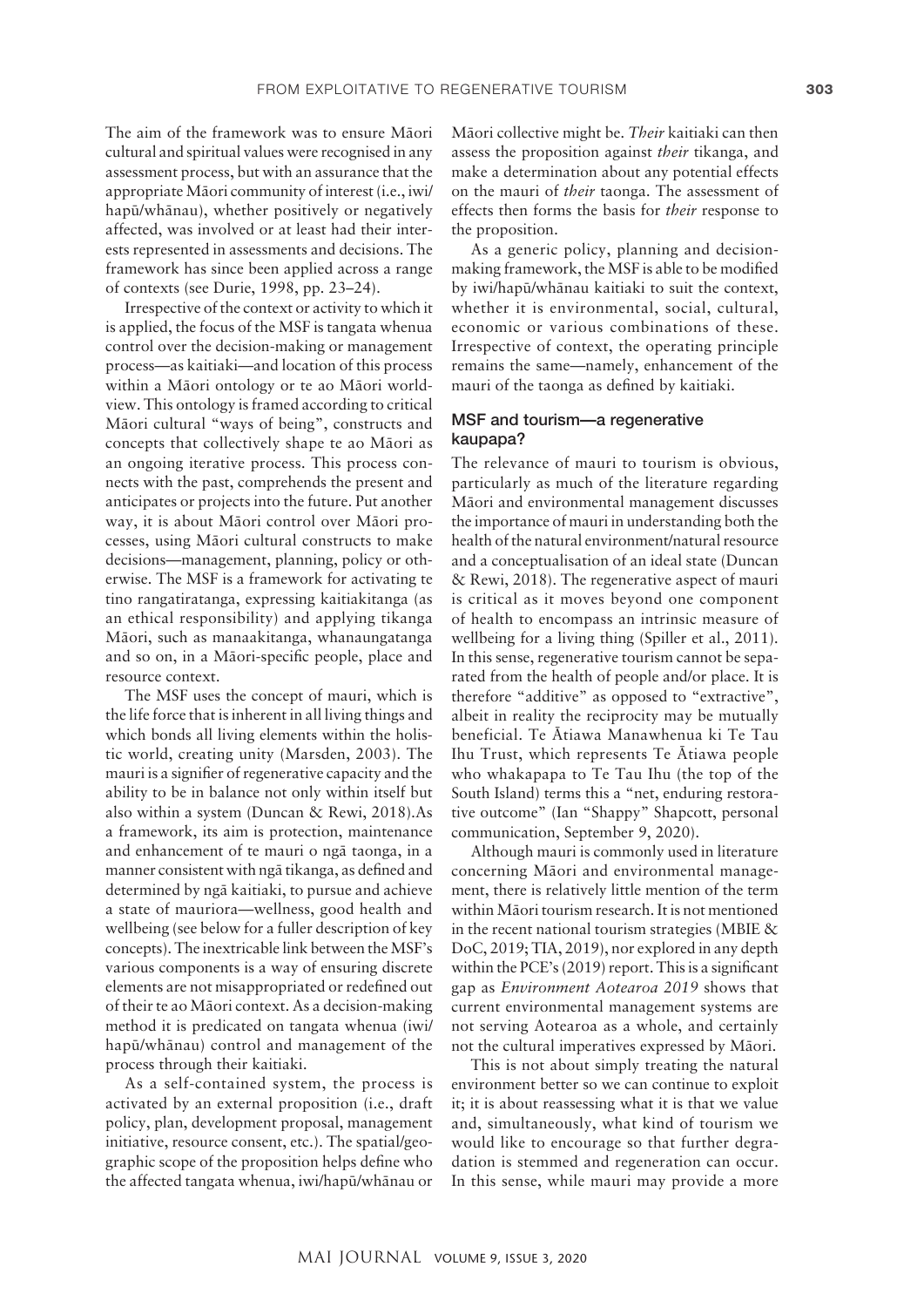environmentally focused understanding of this human–nature relationship, the concepts of mana and manaakitanga provide an interpretation of the social interactions, expectations and obligations concerning tourism. This echoes scholarship from Australia, where Higgins-Desbiolles and Akbar (2018) suggest that only when Indigenous communities can express their knowledge in ways appropriate to their values will tourism be consistent with cultural responsibilities and therefore be able to thrive. Berkes et al. (2000) emphasised the importance of Indigenous communities applying traditional knowledge to manage ecosystem pressures in an adaptive and flexible way. This ethnic knowledge system has deep roots in history that pre-dates colonisation by Europeans.

Manaakitanga has often been associated with hospitality and respecting the visitor or tourist. However, this respect is mutual and closely tied to the concept of mana, with the capacity to either enhance or degrade that mana depending on each party's actions (Higgins-Desbiolles et al., 2017). Notions of sharing and reciprocity are important to manaakitanga, and sharing knowledge and experiences is just as important as sharing resources. Tourism that provides opportunity for mutual learning, genuine interest and meaningful exchange is regenerative.

At a Mäori-led, Mäori-centred level, there are numerous examples of manaakitanga extending beyond simply hospitality and recognising the holistic nature of the tikanga, particularly in reference to mana. As discussed by Amoamo et al. (2018), the Blue Penguins Purekura tourist attraction in Dunedin includes a programme based upon tikanga and sharing Mäori knowledge alongside ecological knowledge. Critical to the venture are the self-imposed limitations on the growth of the business, due to the prioritisation of remaining within its acceptable ecological limits. The notion of ecological limits is directly linked to the role of kaitiaki and the exercise of mana. However, this imperative required support from the territorial local authority in order to enforce these limits, whereby the area, which had once been freely available to the public, would be closed an hour prior to the tours (Amoamo et al., 2018). Public support for this slowly increased as the evidence of improved breeding rates and land restoration was made apparent. An interesting component of this is the mana-enhancing capacity of the venture. Locals, once angered by the restricted access, appear to have recognised how the restrictions have improved their natural environments, and improved their mana. Although not developed

under the MSF framework, the elements are consistent and recognisable.

Centring Mäori values like mauri and manaakitanga in a place may provide further insight into how the tourism industry can transform from an environmentally exploitative industry, towards a more regenerative one. In this sense, it would be instructive for researchers to revisit the tourism studies conducted in the 1990s and early 2000s. For example, it would be useful to re-adopt the MSF in the Westland Mäori community to see whether there are significant changes in the responses of Mäori communities regarding tourism impacts. It would also be insightful to see whether the same tikanga are emphasised, or whether aspects like mauri have been brought further forward in the cultural discourse.

Operating at a larger scale, as part of a collaborative exercise between Mäori and non-Mäori, the MSF may be able to identify where similarities lie within communities and offer insights into collective action moving forward. In this sense, Mäori concepts like mauri, kaitiakitanga, manaakitanga and rangatiratanga can be more than simply buzzwords in government documents and instead become the foundation for a concerted effort to engage in long-term strategic planning. As a generic framework, the MSF offers a conceptually robust way to facilitate this development because the mätauranga and tikanga are addressed alongside one another rather than separately.

Te ao Mäori frames and considers environmental issues in a different way to an anthropocentric approach, in accordance with intergenerational mätauranga and tikanga. As Marsden (2003) discusses, Mäori are able to avoid "the disjunction between the secular and the spiritual, the compartmentalisation and isolation of one institution from another, and the piecemeal approach to problem and conflict resolution" p. 33. While the ability to silo issues and treat problems as discrete may make for a more straightforward process of considering environmental management responses, it can often lead to the misrepresentation of an issue, rendering any actions taken to address it inadequate or brief in impact. A holistic approach has the aim of addressing each element of a problem or situation in an integrative and reconciliatory way (Marsden, 2003).

Not only does this provide a way forward for Treaty partnerships, but it also provides a uniquely Aotearoa approach to managing a natural environment that embodies our shared heritage and, hopefully, values. When that natural environment also provides the backbone of our economy,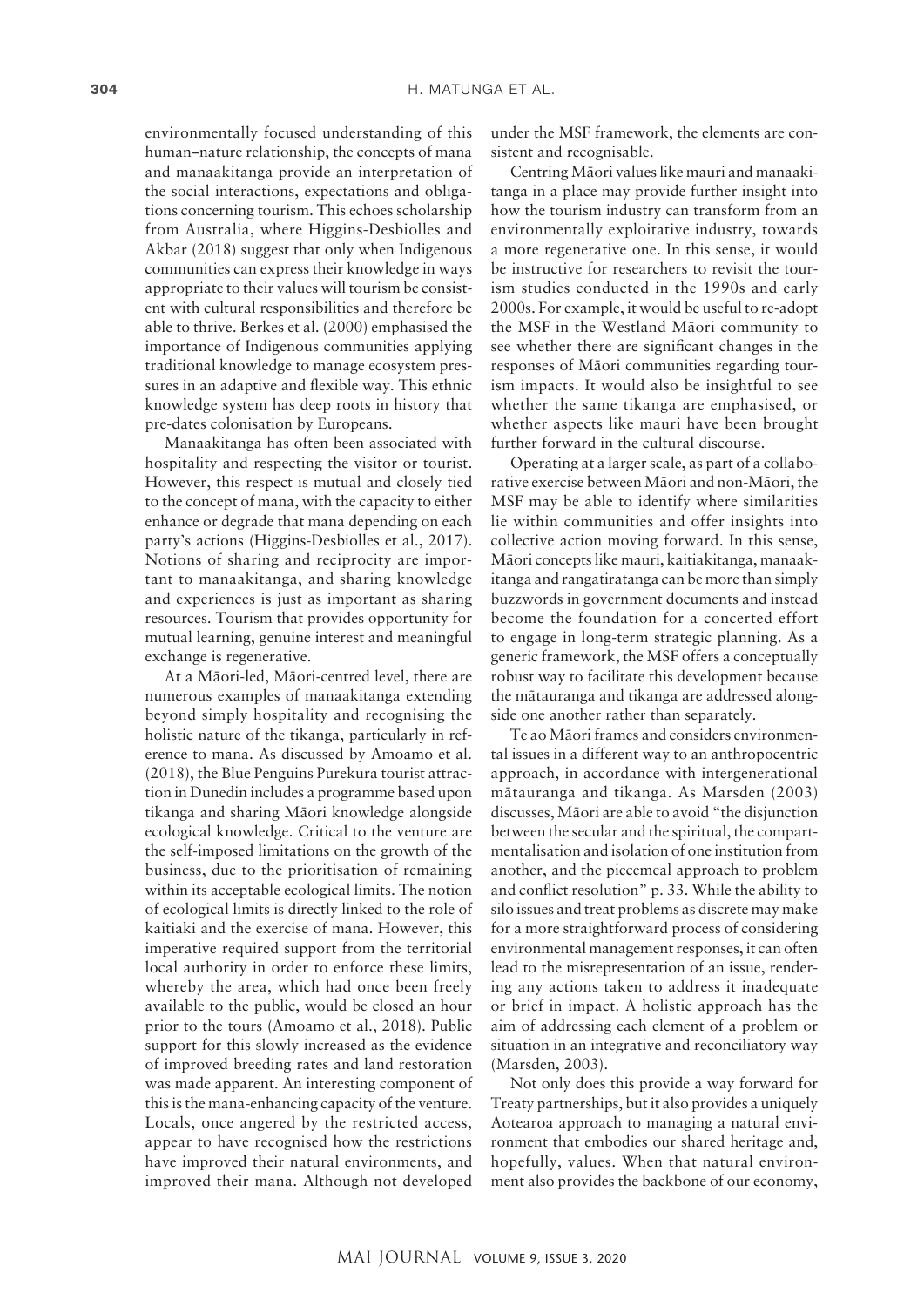the potential to see a regenerative and culturally affirmative approach to industries like tourism should be adopted, studied and learnt from in different contexts.

#### Final thoughts

*Environment Aotearoa 2019* (MfE & Stats NZ, 2019) highlighted that the widespread impacts of human activities on nature are causing degradation of ecosystems and biodiversity decline. Tourism contributes to those pressures on our environments and communities. However, as the PCE (2019) identified, a definitive framework is lacking for establishing the limits of acceptable environmental change and ascertaining the carrying capacity for different taonga. Such a framework is essential for bridging the implementation gap between the goals of national strategies and the actual outcomes on the ground.

The MSF is a conceptually robust and generic framework that is unique to Aotearoa. It provides a language and process centred on mauri for mana whenua to come together with management agencies in setting outcomes for places and taonga. Its inherent flexibility enables it to be adapted at a range of scales and in different contexts. It empowers mana whenua as the körero, and decisions are guided by their tikanga in exercising tino rangatiratanga. The MSF provides a muchneeded and consistent mechanism that will enable tailored solutions to different issues and greater participation of mana whenua in tourism and environmental management generally.

The picture painted *Environment Aotearoa 2019* highlights the urgency for us to reassess how we value and use the natural environment. The notion of regeneration can be understood in the context of safeguarding and improving the mauri of taonga that attract visitors to places. The MSF provides a mechanism to operationalise and implement regenerative actions. We suggest it could also form, alongside ecological science and Leopold's (1949) land ethic, an essential part of environmental strategies to manage human interactions and activities with the natural environments of Aotearoa. It can also contribute to a greater understanding and valuing of mätauranga and tikanga Mäori within the tourism industry and its host communities, which could help regenerate and sustain each other.

## Ngä mihi—Acknowledgements

The original contribution of Caroline Blackford to this work is gratefully acknowledged. The authors would also like to thank two anonymous reviewers and the editors for helpful comments, which greatly improved this article. We thank Diane Calvert for preparing the figure, and Duncan Stirling for his support. Funding for this work came from Lincoln University's Centre of Excellence for Tourism Research.

# **Glossary**

| Aotearoa           | Māori name for New Zealand                                                    |
|--------------------|-------------------------------------------------------------------------------|
| awa                | river, stream, water body                                                     |
| ea                 | satisfaction                                                                  |
| hapū               | subtribe                                                                      |
| iwi                | tribe                                                                         |
| kaitiaki           | environmental guardian(s)                                                     |
| kaitiakitanga      | environmental guardianship                                                    |
| kauri              | Agathis australis; largest<br>forest tree in New Zealand                      |
| kōrero             | conversation, discourse,<br>statement, narrative                              |
| Māori              | person/people Indigenous to<br>Aotearoa                                       |
| mana               | prestige, spiritual authority,<br>integrity                                   |
| mana whenua        | power and authority over<br>land; those with power and<br>authority over land |
| manaakitanga       | hospitality, care, respect for<br>visitors                                    |
| mātauranga         | cultural knowledge                                                            |
| maunga             | mountain                                                                      |
| mauri              | life force, regenerative<br>capacity                                          |
| mauriora           | wellness, good health and<br>wellbeing                                        |
| Ngāi Tahu          | principal tribe of the South<br>Island                                        |
| Ngāi Tai ki Tāmaki | tribe based around Clevedon<br>in the Auckland region                         |
| Ngāti Kahungunu    | tribe located along the eastern<br>coast of the North Island                  |
| noa                | balance, neutrality                                                           |
| Pākehā             | New Zealanders of European<br>descent                                         |
| rāhui              | temporary ritual prohibition                                                  |
| rangatiratanga     | chieftainship, chiefly authority                                              |
| rūnanga            | committee of senior decision-<br>makers of an iwi or hapū                     |
| takiwā             | territory                                                                     |
| tangata whenua     | people of the land                                                            |
| taonga             | valued resources and/or<br>objects                                            |
| tapu               | state of being separate/sacred                                                |
|                    |                                                                               |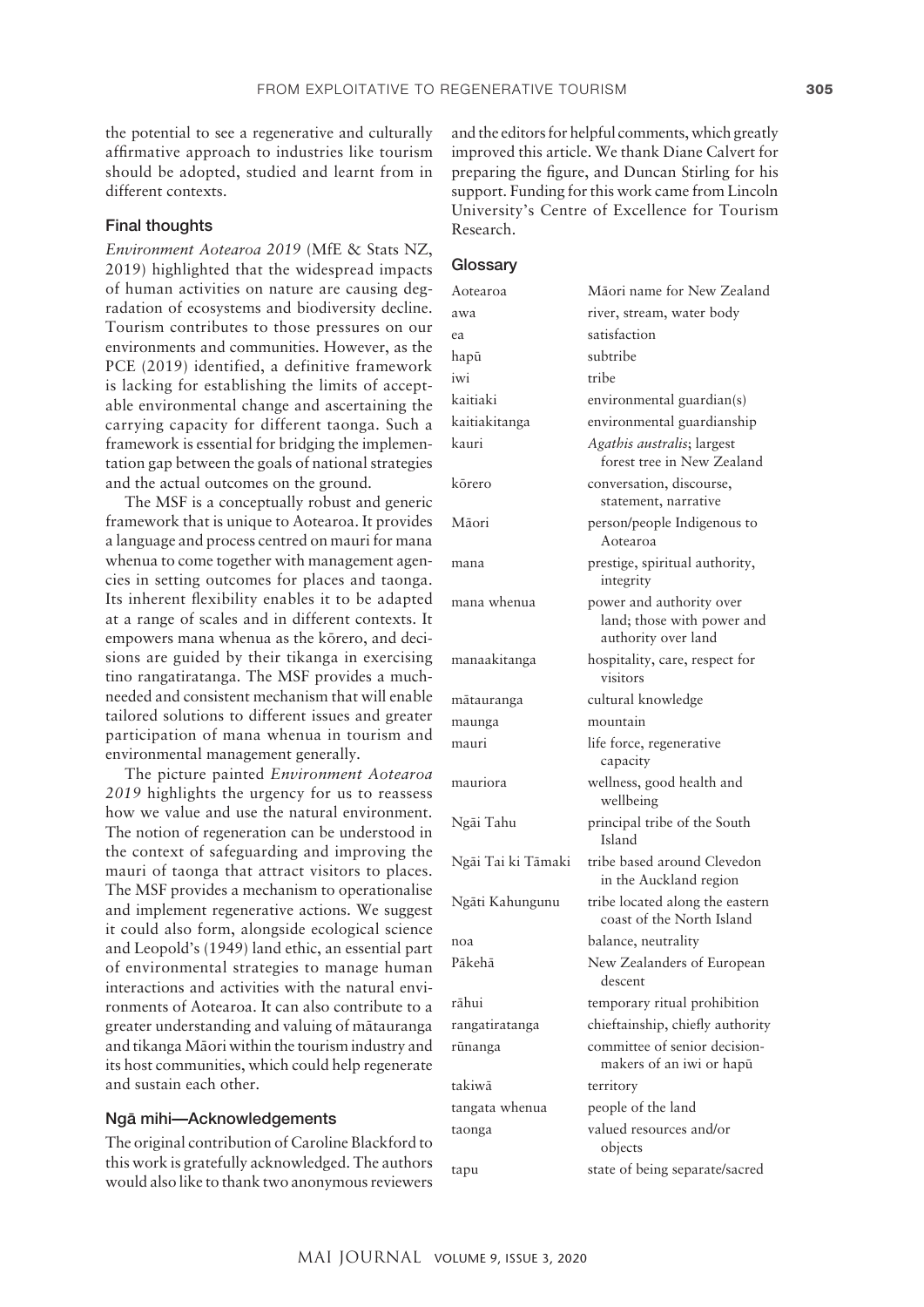| te ao Māori         | the Māori world, a Māori<br>worldview                                                                                     |
|---------------------|---------------------------------------------------------------------------------------------------------------------------|
| Te Kawerau ā Māki - | tribe of the Auckland region                                                                                              |
| tikanga             | cultural practices                                                                                                        |
| tino rangatiratanga | authority                                                                                                                 |
| tohungatanga        | expertise, competence,<br>proficiency                                                                                     |
| tūpuna              | ancestors                                                                                                                 |
| utu                 | compensation, reciprocity;<br>avenge                                                                                      |
| waahi tapu          | sacred sites                                                                                                              |
| whakapapa           | genealogy; connections<br>between people, other<br>living entities, the natural<br>environment and the<br>spiritual realm |
| whānau              | extended family                                                                                                           |
| whanaungatanga      | relationships, kinship                                                                                                    |
| whenua              | lands                                                                                                                     |

#### **References**

- Amoamo, M., Ruckstuhl, K., & Ruwhiu, D. (2018). Balancing Indigenous values through diverse economies: A case study of Mäori ecotourism. *Tourism Planning & Development*, *15*(5), 478–495. [https://](https://doi.org/fgcc) [doi.org/fgcc](https://doi.org/fgcc)
- Amoamo, M., & Thompson, A. (2010). (Re)imaging Mäori tourism: Representation and cultural hybridity in postcolonial New Zealand. *Tourist Studies*, *10*(1), 35–55.<https://doi.org/fm7p2v>
- Baker-Galloway, M. (2019, November). *The Resource Management Act 1991—its interface and interplay with other legislation* [Paper presentation]. Meeting of the New Zealand Law Society, Intensive Environmental Law Proceedings, Auckland, New Zealand.
- Barlow, C. (1991)*. Tikanga whakaaro: Key concepts in Mäori culture.* Oxford University Press.
- Barnett, S. (1997). Maori tourism. *Tourism Management*, *18*(7), 471–473.<https://doi.org/d9s87d>
- Benson, M. H., & Craig, R. K. (2017). *The end of sustainability: resilience and the future of environmental governance in the Anthropocene*. University Press of Kansas. <https://doi.org/fjvp>
- Benton, R., Frame, A., & Meredith, P. (2013). *Te mätäpunenga: A compendium of references to the concepts and institutions of Mäori customary law*. Victoria University Press.
- Berkes, F. (1999). *Sacred ecology: Traditional ecological knowledge and resource management*. Taylor & Francis.
- Berkes, F., Colding, J., & Folke, C. 2000. Rediscovery of traditional ecological knowledge as adaptive management. *Ecological Applications*, *10*(5), 1251–1262.<https://doi.org/dssnb2>
- Blackford, C., & Matunga, H. P. (1993). *Social, cultural and spiritual effects of hazardous substances and new organisms* [Unpublished incomplete report]. Ministry for the Environment.
- Carr, A. (2007). Mäori nature tourism businesses: Connecting with the land. In R. Butler & T. Hinch (Eds.), *Tourism and indigenous peoples: Issues and implications* (pp. 114–127). Butterworth-Heinemann.<https://doi.org/ch75cb>
- Carr, A. (2017). Mäori tourism in New Zealand. In M. Whitford, L. Ruhanen, & A. Carr (Eds.), *Indigenous tourism: Case studies from Australia and New Zealand* (pp. 145–162). Goodfellow Publishers.
- Chumko, A. (2019, February 4). Visitors have trashed one of New Zealand's most scenic lakes, Waikaremoana. *Stuff*. [https://www.stuff.co.nz/](https://www.stuff.co.nz/environment/110297191/calls-for-tougher-restrictions-at-lake-waikaremoana-after-vandalism-and-rubbish-dumped-by-visitors?rm=a) [environment/110297191/calls-for-tougher-restric](https://www.stuff.co.nz/environment/110297191/calls-for-tougher-restrictions-at-lake-waikaremoana-after-vandalism-and-rubbish-dumped-by-visitors?rm=a)[tions-at-lake-waikaremoana-after-vandalism-and](https://www.stuff.co.nz/environment/110297191/calls-for-tougher-restrictions-at-lake-waikaremoana-after-vandalism-and-rubbish-dumped-by-visitors?rm=a)[rubbish-dumped-by-visitors?rm=a](https://www.stuff.co.nz/environment/110297191/calls-for-tougher-restrictions-at-lake-waikaremoana-after-vandalism-and-rubbish-dumped-by-visitors?rm=a)
- Conservation Act 1987. [http://www.legislation.govt.](http://www.legislation.govt.nz/act/public/1987/0065/latest/DLM103610.html) [nz/act/public/1987/0065/latest/DLM103610.html](http://www.legislation.govt.nz/act/public/1987/0065/latest/DLM103610.html)
- Department of Conservation. (2020). *Te Mana o Te Taiao: Aotearoa New Zealand Biodiversity Strategy 2020*. New Zealand Government.
- Diaz, S., Settele, J., Brondizo, E. S., Ngo, H. T., Agard, J., Arneth, A., Balvanera, P., Brauman, K. A., Butchart, S. H. M., Chan, K. M. A., Garibaldi, L. A., Ichii, K., Liu, J., Subramanian, S. M., Midgley, G .F., Miloslavich, P., Molnár, Z., Obura, D., Pfaff, A., … Zayas, C. N. (2019). Pervasive human-driven decline of life on Earth points to the need for transformative change. *Science*, *366*, Article eaax3100. <https://doi.org/ggfg6n>
- Dolheguy, A. (1999). *Maori involvement in managing the environmental effects associated with the tourism industry* [Master's thesis, Lincoln University]. Research@Lincoln. [https://researcharchive.lincoln.](https://researcharchive.lincoln.ac.nz/handle/10182/2949) [ac.nz/handle/10182/2949](https://researcharchive.lincoln.ac.nz/handle/10182/2949)
- Duncan, S., & Rewi, P. (2018). Tikanga: How not to get told off. In M. Reilly, S. Duncan, G. Leoni, L. Paterson, L. Carter, M. Rätima & P. Rewi (Eds.), *Te köparapara: An introduction to the Mäori world* (pp. 30–47). Auckland University Press.
- Durie, M. (1998). *Te mana, te käwanatanga: The politics of Mäori self-determination*. Oxford University Press.
- Environmental Reporting Act 2015. [http://www.](http://www.legislation.govt.nz/act/public/2015/0087/latest/DLM5941105.html) [legislation.govt.nz/act/public/2015/0087/latest/](http://www.legislation.govt.nz/act/public/2015/0087/latest/DLM5941105.html) [DLM5941105.html](http://www.legislation.govt.nz/act/public/2015/0087/latest/DLM5941105.html)
- Forster, M. (2014). Indigeneity and trends in recognizing Mäori environmental interests in Aotearoa New Zealand. *Nationalism and Ethnic Politics*, *20*(1), 63–78. <https://doi.org/fgcj>
- Gunn, A. (2007). Environmental ethics in a New Zealand context. *NZ Journal of Forestry*, *51*(4), 7–12. [https://core.ac.uk/download/pdf/29196118.](https://core.ac.uk/download/pdf/29196118.pdf) [pdf](https://core.ac.uk/download/pdf/29196118.pdf)
- Harmsworth, G., & Awatere, S. (2013). Indigenous Mäori knowledge and perspective of ecosystems. In J. R. Dymond (Ed.), *Ecosystem services in New Zealand: Conditions and trends* (pp. 274–286). Manaaki Whenua Press.
- Higgins-Desbiolles, F., & Akbar, S. (2018). We will present ourselves in our ways: Indigenous Australian tourism. In B. Grimwood, K. Caton, & L. Cooke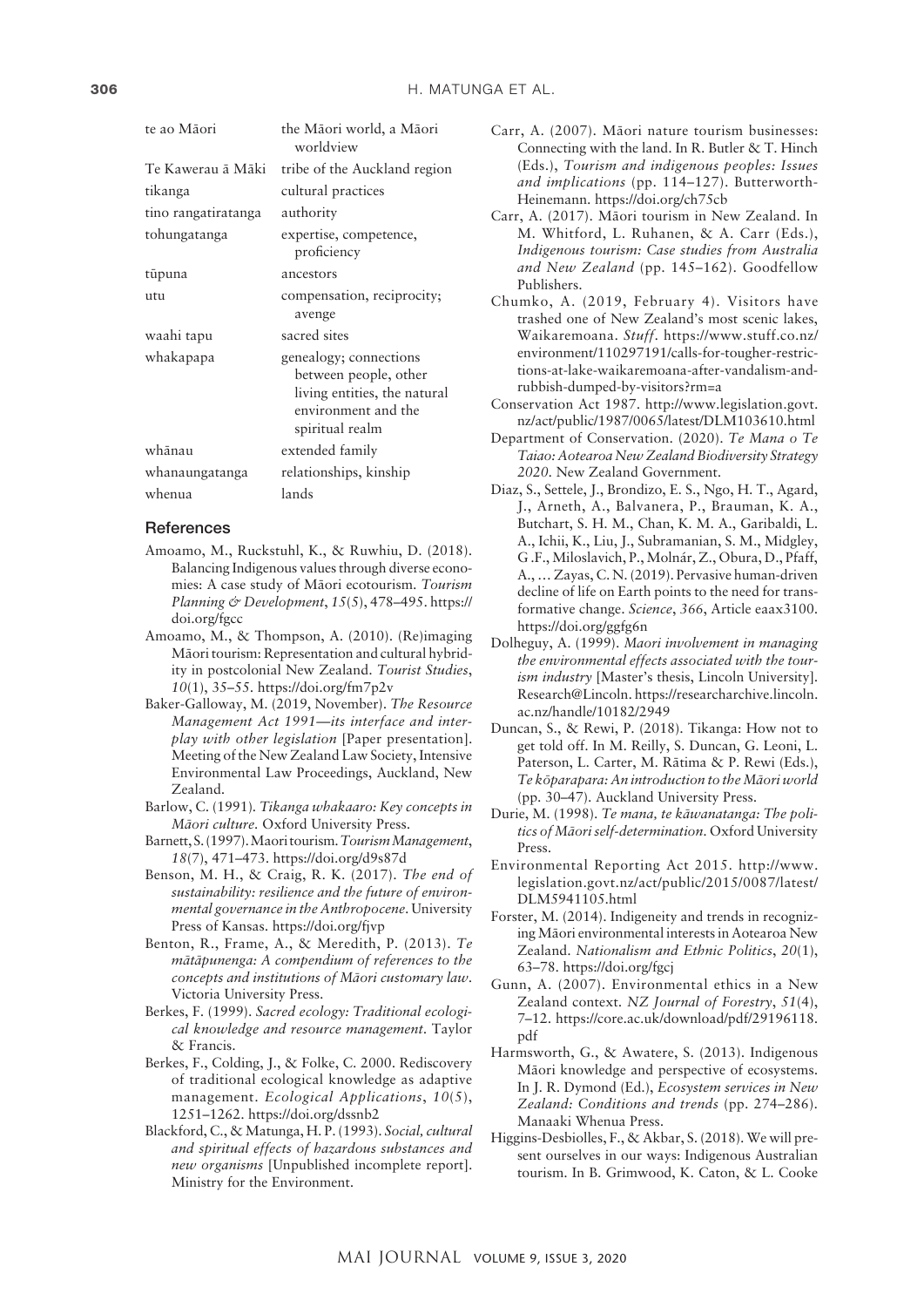(Eds.), *New moral natures in tourism* (pp. 13–28). Routledge. <https://doi.org/fjvq>

- Higgins-Desboilles, F., Howison, S., & Sun, Z. (2017). Understanding tourism through an Indigenous lens of New Zealand and Aboriginal Australian cultures. In M. Whitford, L. Ruhanen, & A. Carr (Eds.), *Indigenous tourism: Cases from Australia and New Zealand* (pp. 125–144). Goodfellow Publishers.
- Higham, J., Espiner, S., & Parry, S. (2019). *The environmental impacts of tourism in Aotearoa New Zealand: A spatial-temporal analysis*. Prepared for the Parliamentary Commissioner for the Environment. Otago University.
- Hinch, T. D., McIntosh, A. J., & Ingram, T. (1999). Managing Mäori tourist attractions in Aotearoa. *World Leisure & Recreation*, *41*(2), 21–24. [https://](https://doi.org/ftpp7s) [doi.org/ftpp7s](https://doi.org/ftpp7s)
- Jackson, A., Baxter, J., & Hoakopa, H. (2018). Hauora Mäori—He timatanga: Mäori health—An introduction. In M. Reilly, S. Duncan, G. Leoni, L. Paterson, L. Carter, M. Rätima, & P. Rewi (Eds.), *Te köparapara: An introduction to the Mäori world* (pp. 324–342). Auckland University Press.
- Johnson, V., Ward, J., & Hughey, K. (2001). *Issues and indicators of acceptable change: A study of visitors' and stakeholders' concerns about three natural attractions in the Paparoa area, West Coast, South Island, New Zealand.* (Tourism Recreation Research Education Centre Report No. 40). Lincoln University. [https://researcharchive.lincoln.ac.nz/](https://researcharchive.lincoln.ac.nz/handle/10182/564) [handle/10182/564](https://researcharchive.lincoln.ac.nz/handle/10182/564)
- Kawharu, M. (2000). Kaitiakitanga: A Mäori anthropological perspective of the Mäori socioenvironmental ethic of resource management. *Journal of the Polynesian Society*, *109*(4), 349–370.
- Leopold, A. (1949). *A Sand County almanac with essays on conservation from Round River*. Sierra Club.
- Marsden, M. (2003). *The woven universe: Selected writings of Rev. Mäori Marsden* (T. A. C. Royal, Ed.). The Estate of Rev. Mäori Marsden.
- Matunga, H. (1993). Generic framework for Maori cultural and spiritual values. In C. Blackford & H. Matunga, *Social, cultural and spiritual effects of hazardous substances and new organisms* [Unpublished incomplete report] (pp. 12–20). Ministry for the Environment.
- Matunga, H. (2000). Decolonising planning: The Treaty of Waitangi, the environment and a dual planning tradition. In P. A. Memon & H. Perkins (Eds.), *Environmental planning and management in New Zealand* (pp. 36–47). Dunmore Press.
- McIntosh, A., Hinch, T., & Ingram T. (1999). *Mäori attractions in Aotearoa, New Zealand: setting a context for sustainable tourism*. Centre for Tourism, University of Otago.
- Mead, H. M. (2016). *Tikanga Mäori: Living by Mäori values* (Rev. ed.). Huia.
- Ministry for the Environment & Stats NZ. (2019). *Environment Aotearoa 2019*. [https://www.mfe.](https://www.mfe.govt.nz/environment-aotearoa-2019) [govt.nz/environment-aotearoa-2019](https://www.mfe.govt.nz/environment-aotearoa-2019)
- Ministry of Business, Innovation and Employment. (2018). *2018 Tourism Data Domain Plan*.

[https://www.mbie.govt.nz/immigration-and](https://www.mbie.govt.nz/immigration-and-tourism/tourism-research-and-data/tourism-data-overview/2018-tourism-data-domain-plan/)[tourism/tourism-research-and-data/tourism-data](https://www.mbie.govt.nz/immigration-and-tourism/tourism-research-and-data/tourism-data-overview/2018-tourism-data-domain-plan/)[overview/2018-tourism-data-domain-plan/](https://www.mbie.govt.nz/immigration-and-tourism/tourism-research-and-data/tourism-data-overview/2018-tourism-data-domain-plan/)

- Ministry of Business, Innovation and Employment. (2019). *2019 New Zealand-Aotearoa Government Tourism Strategy*. [https://www.mbie.govt.nz/](https://www.mbie.govt.nz/immigration-and-tourism/tourism/new-zealand-aotearoa-government-tourism-strategy/) [immigration-and-tourism/tourism/new-zealand](https://www.mbie.govt.nz/immigration-and-tourism/tourism/new-zealand-aotearoa-government-tourism-strategy/)[aotearoa-government-tourism-strategy/](https://www.mbie.govt.nz/immigration-and-tourism/tourism/new-zealand-aotearoa-government-tourism-strategy/)
- Ngai Tai Ki Tamaki Tribal Trust v Minister of Conservation, NZSC 122 (2018).
- Owen, C. (2018, December 14). Iwi wins court case allowing it to reapply for exclusive tour rights on Hauraki Gulf islands. *Stuff.* [https://www.stuff.co.nz/](https://www.stuff.co.nz/auckland/local-news/central-leader/109367564/iwi-wins-court-case-allowing-it-to-reapply-for-exclusive-tour-rights-on-hauraki-gulf-islands) [auckland/local-news/central-leader/109367564/](https://www.stuff.co.nz/auckland/local-news/central-leader/109367564/iwi-wins-court-case-allowing-it-to-reapply-for-exclusive-tour-rights-on-hauraki-gulf-islands) [iwi-wins-court-case-allowing-it-to-reapply-for](https://www.stuff.co.nz/auckland/local-news/central-leader/109367564/iwi-wins-court-case-allowing-it-to-reapply-for-exclusive-tour-rights-on-hauraki-gulf-islands)[exclusive-tour-rights-on-hauraki-gulf-islands](https://www.stuff.co.nz/auckland/local-news/central-leader/109367564/iwi-wins-court-case-allowing-it-to-reapply-for-exclusive-tour-rights-on-hauraki-gulf-islands)
- Parliamentary Commissioner for the Environment. (1997). *Management of the environmental effects associated with the tourism sector*. Parliamentary Commissioner for the Environment.
- Parliamentary Commissioner for the Environment. (2019). *Pristine, popular . . . imperilled? The environmental consequences of projected tourism growth*.
- Piper, D. (2019, December 16). Ninety Mile Beach: Protection set to increase. *Stuff*. [https://www.](https://www.stuff.co.nz/environment/118230361/ninety-mile-beach-protection-set-to-increase) [stuff.co.nz/environment/118230361/ninety](https://www.stuff.co.nz/environment/118230361/ninety-mile-beach-protection-set-to-increase)[mile-beach-protection-set-to-increase](https://www.stuff.co.nz/environment/118230361/ninety-mile-beach-protection-set-to-increase)
- Poharama, A., Henley, M., Smith, A., Fairweather, J., & Simmons, D. (1998). *The impact of tourism on the Mäori community in Kaikoura*. Tourism Research and Education Centre, Lincoln University.
- Potter, H. (2018). *Report for the Parliamentary Commissioner for the Environment on Mäori perspectives on the impacts of tourism*. Parliamentary Commissioner for the Environment.
- Puriri, A., & McIntosh, A. (2019). A cultural framework for Maori tourism: Values and processes of a whänau tourism business development. *Journal of the Royal Society of New Zealand*, *49*(Suppl. 1), 89–103.<https://doi.org/fgfw>
- Resource Management Act 1991. [http://www.legis](http://www.legislation.govt.nz/act/public/1991/0069/latest/DLM230265.html) [lation.govt.nz/act/public/1991/0069/latest/](http://www.legislation.govt.nz/act/public/1991/0069/latest/DLM230265.html) [DLM230265.html](http://www.legislation.govt.nz/act/public/1991/0069/latest/DLM230265.html)
- Ringham, S., Simmonds, N., & Johnston, L. (2016). Mäori tourism geographies: Values, morals and diverse economies. *MAI Journal*, *5*(2), 99–112. <https://doi.org/fgfx>
- Roberts, M., Norman, W., Minhinnick, N., Wihongi, D., & Kirkwood, C. (1995). Kaitiakitanga: Mäori perspectives on conservation. *Pacific Conservation Biology*, *2*(1), 7–20.<https://doi.org/fgfz>
- Ruru, J. (2018). Te Tiriti me öna whakatau: The Waitangi Tribunal and Treaty settlements. In M. Reilly, S. Duncan, G. Leoni, L. Paterson, L. Carter, M. Rätima, & P. Rewi (Eds.), *Te köparapara: An introduction to the Mäori world* (pp. 288–303). Auckland University Press.
- Russell, A. (2019, March 6). Increasing anger over Waitakere track closures. *Newsroom*. [https://](https://www.newsroom.co.nz/2019/03/06/473510/increasing-anger-over-waitakere-track-closures) [www.newsroom.co.nz/2019/03/06/473510/](https://www.newsroom.co.nz/2019/03/06/473510/increasing-anger-over-waitakere-track-closures) [increasing-anger-over-waitakere-track-closures](https://www.newsroom.co.nz/2019/03/06/473510/increasing-anger-over-waitakere-track-closures)
- Spiller, C., Erakovic, L., Henare, M., & Pio, E. (2011). Relational well-being and wealth: Mäori businesses